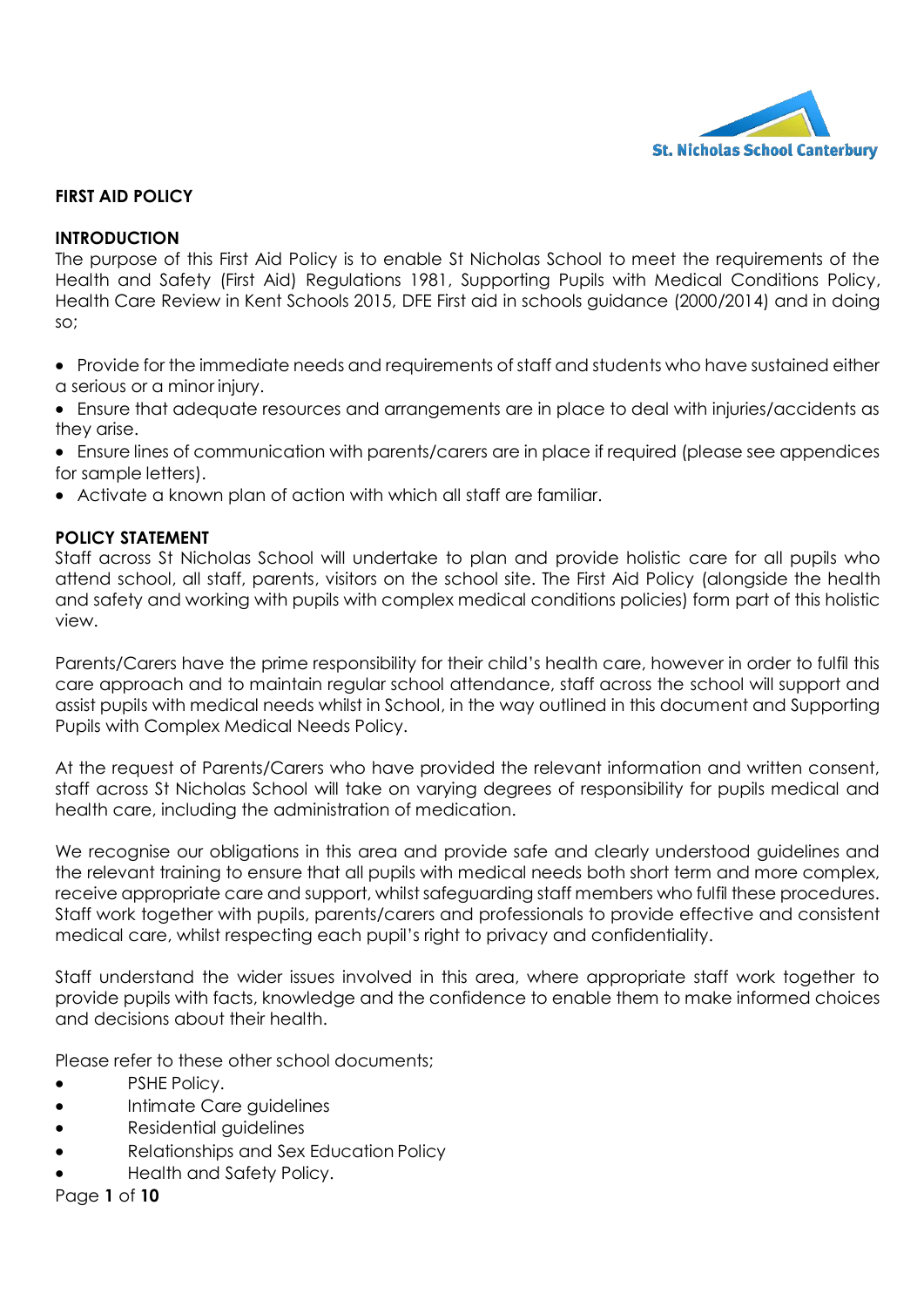- Supporting Pupils With Medical Conditions Policy
- Moving and Handling Policy

This policy covers everyone on St Nicholas School premises and individuals on off-site trips arranged by school staff.

| The lead people/department for each section           |                                         |
|-------------------------------------------------------|-----------------------------------------|
| <b>School Nurse</b>                                   | <b>St Nicholas School</b>               |
| Admin Team/Stephen King/Lorna Sullivan                | Main School Site                        |
| <b>Offsite Provisions - Caterpillars Day Nursery,</b> | Lead First Aider for host organisation  |
| Satellites, 6 <sup>th</sup> Form                      | and/or First Aider within the provision |

# **FIRST AID COVER**

*Guidance* from the Health and Safety executive (2016) explains that for every 50 staff members/individuals on site there should be at least one First Aider employed.

St Nicholas School will endeavour to ensure that they have more than sufficient trained First Aid Staff on Duty. Paediatric first aid trained are available to work with pupils under 8 years old.

Figures across St Nicholas School as of September 2021 show that there are:

- 57 Staff with a first aid qualification
- 8 staff with Level 3 First Aid at work trained staff SJK, LS, ML, DK, JB, TC, TM, HB, CM
- 10 staff with Level 3 Outdoor First Aid Trained staff AZ, AB, KL, SB, NW, JB, GG, NW, KL, SB.
- 6 staff with Paediatric First Aid Trained Staff (EH, MF, LC, BM, HW, CS)
- 33 staff with emergency First Aid trained staff

20 Level 3 First Aid trained staff i.e. First Aid at Work or Outdoor First Aid (providing cover for 247 staff). *Those staff in satellite provision have Level 3 First Aid cover provided by their host organisation.*

 334 pupils are on the school roll. They have their first aid provision from the school nurse and/or the 57 first aid trained staff.

St Nicholas School will inform employees of the First Aid provisions made for staff/pupils, including the whereabouts of equipment, facilities and names of designated first aiders.

The treatment of minor illness by the administration of medicines and tablets falls *outside* of the definition of first aid.

Where Pupils require medications please refer to the Supporting Pupils with Medical Needs Policy. Medications are not to be administered by first aiders, unless they have received the Administration of Medications Training.

Medications are not to be kept in first aid boxes, but locked medical cupboards in each classroom, in a transport bag/'bum bag' (the pupil is transitioning around the building(s) or in a locked suitcase (if on a residential overnight visit).

## **DEFINITIONS**

'*First aid'* means medical treatment for an injured person for the purpose of preserving and stabilising life and minimising the consequences of injury or illness until *further* medical treatment can be administered.

**'***First aider'* means: a person who holds a valid First Aid Certificate or equivalent qualification.

Page **2** of **10**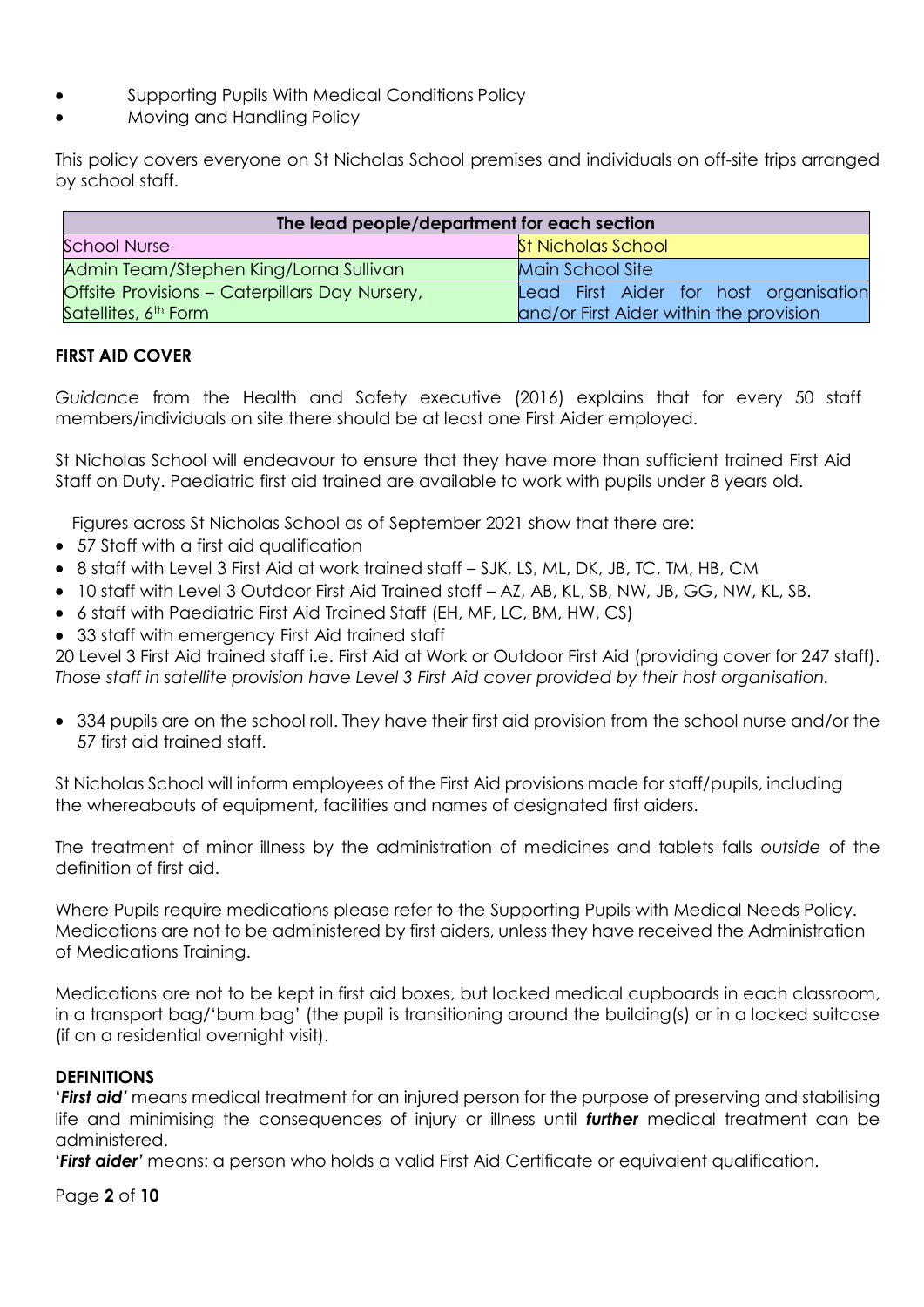### **ROLES AND RESPONSIBILITIES**

The overall responsibility for the day-to-day management of school rests with the Head Teacher. The Senior Leadership Team ensures that there are appropriate numbers of First Aiders where required – for employees and pupils.

The class teacher is responsible for classroom supervision and all staff on break duty are directly responsible for the supervision of pupils at break time. The school's Health and Safety Officers are the Premises Manager/Site Team

The Deputy Headteacher, in consultation with St Nicholas School Senior Leadership Team, is responsible for in ensuring training is up to date. The Senior Admin Assistant is responsible for maintaining the training records and liaising with the DHT

### **ASSESSMENT OF FIRST-AID NEEDS**

The Senior Leadership Team shall make an assessment of first aid needs appropriate to the circumstances of St Nicholas School. The Head Teacher will need to assess what facilities and personnel are appropriate, and to justify the level of first aid provision.

Where the first aid assessment identifies a need for employees to be trained as first aiders, the Deputy and Assistant Head teachers shall ensure they are provided in sufficient numbers at appropriate locations to enable first aid to be administered without delay should the occasion arise.

All designated first aiders must re-qualify every 2 or 3 years (as appropriate). This means requalifying before the end of the third year when the certificate is no longer valid. The training department will identify in advance when training is due to expire.

All staff will ensure that they have read the school's First Aid Policy.

### **MANAGEMENT OF FIRST-AID EQUIPMENT**

It is the responsibility of the School Nurse to ensure the provision of materials, equipment and facilities needed for the level of cover required. This will include ensuring that first aid equipment, suitably marked and easily accessible, is available in the agreed designated areas listed.

Where additional or replacement material or equipment is required, staff should complete an order form and return to the school nurse. Order forms can be found in the Medical Room/s or on line in the shared document areas.

The School Nurse will also ensure that all out of date items are discarded and replaced. The school nurse will audit the first aid boxes annually.

The school nurse has overall responsibility for maintaining and checking the first aid equipment, however it is also expected that before going on duty/on a school visit and/or off site, the designated first aider/s shall take responsibility for ensuring their first-aid box/bum bags contents are sufficient for their trip.

### **FIXED AND PORTABLE FIRST-AID BOXES**

All School first-aid boxes are coloured green and are identified by a white cross on a green background. This conforms to the Safety Signs and Safety Signals Regulations. (Any items in regards to administration of medication will be stored in red containers).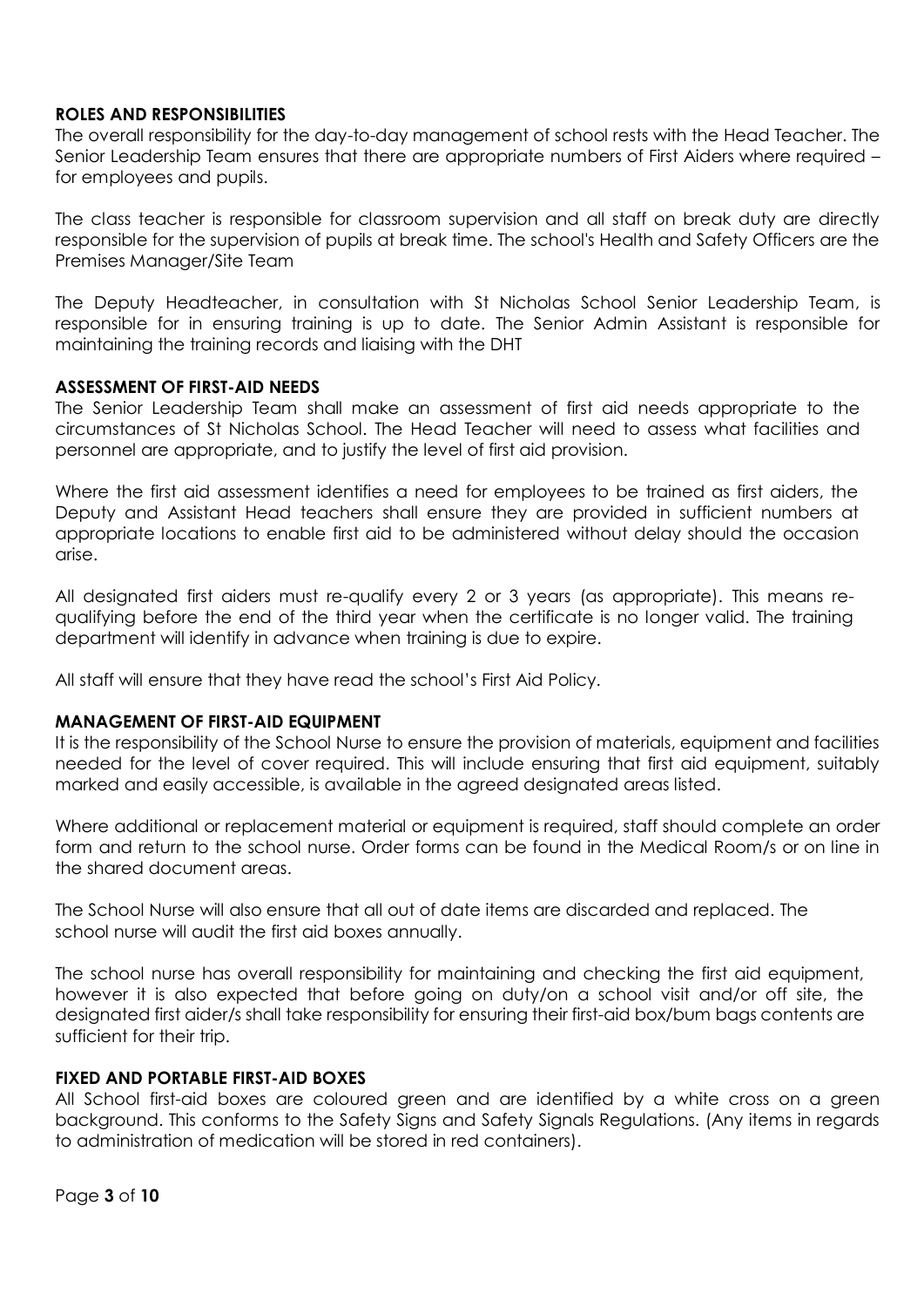Each fixed box should be placed where it can be clearly identified and readily accessible.

There needs to be clear signage of when last audited by the School Nurse and/or his/her representative.

First aid boxes must be fit for purpose e.g. kitchen areas should have blue band aids. Portable First Aid Boxes are located in: St Nicholas School officer/foyer area All departments Site Offices Kitchen/s School Vehicles

All medication bum bags are coloured blue.

The First Aid boxes should contain a sufficient quantity of suitable first-aid materials. According to DFE guidance, as a minimum, First Aid Boxes should contain: micropore, scissors, triangular bandage, wound dressing, instant ice pack and gloves. **No medicinal substance or materials are permitted within a first-aid box. This includes items such as antiseptic sprays, lotions, suntan oil, etc.** Individually wrapped sterile moist wipes, not impregnated with alcohol may be used.

Blunt ended stainless steel scissors should be kept in the boxes in case there is the possibility that clothing may have to be cut away prior to first aid treatment.

Where tap water is not available for use as an eye wash only sterile water, sterile normal saline or sterile normal saline eye irrigation should be provided near the first- aid box.

#### **Eye baths/cups/refillable containers should not be used for eye irrigation**.

The school nurse holds a store of frequently used items and protective equipment, order forms are found in the first aid boxes, staff have a responsibility to ensure they reorder as they use items.

The site team are able to provide appropriate cleaning materials that fall within Health and Safety Guidance (COSSH).

### **MEDICAL ROOM AND TREATMENT AREAS**

To comply with The Education (School Premises) regulations act 1996 the governing body will ensure that a room be made available for medical treatment.

The medical room will contain the following;

- A sink with Hot and Cold running water
- Drinking water and disposable cups
- Paper Towels
- Smooth topped work surfaces
- A range of first aid equipment and proper storage
- Low bed blankets and pillows
- Soap
- Clean protective garments for first aiders/gloves
- Suitable refuse container (foot operated) lined with appropriate bag
- Appropriate record keeping systems and facilities
- Telephone

Other non-medical rooms can be used providing they meet DFE guidance, where first aid needs to

Page **4** of **10**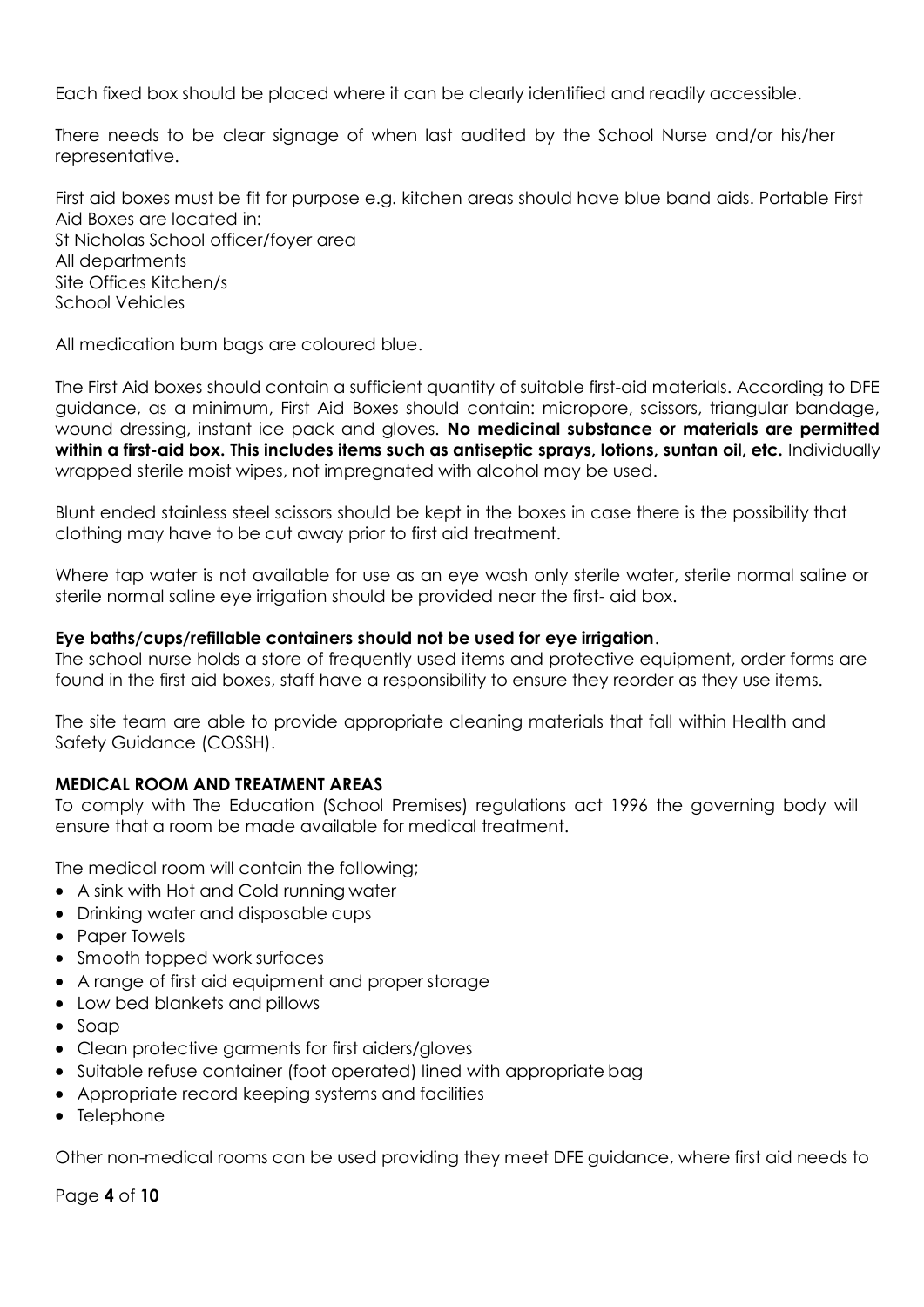be administered in a room, it should be administered in a room which will:

- Be large enough to hold necessary equipment;
- Have washable surfaces and adequate heating, ventilation and lighting;
- Be kept clean, tidy at all times;
- Be positioned as near as possible to a point of access for transport to hospital;

 Display a notice on the door advising of the names, locations and telephone numbers of first aiders

- Have a sink (with hot and cold water if possible);
- Have drinking water and disposable cups;
- Have soap and paper towels;
- Have a suitable container (preferably foot operated) lined with disposable waste bags

**This means that, if needed, First Aid can also be administered in a Classroom and/or other suitable areas. At all times the dignity and feelings of the patient must be respected.** 

### **The First Aid Treatment Form, provided with the First Aid at Work training course materials - see appendix A may be used to record the treatment provided to children and adults.**

### **FIRST AID TRAINING**

Training is organised in accordance with the school Continual Professional Learning (CPL) policy and procedures.

For a staff member to receive First Aid training they need to observe the following guidance;

- Identify the need for the training
- Complete the training request form (from the Senior Admin Assistant) and apply formally via Bluesky.
- Receive sponsorship from appropriate department lead
- Meet with the Deputy Headteacher to authorise the training

## **PROVISION OF FIRST AIDERS**

- A first aider will attend all off site trips, if possible. Where this is not the case, the First Aid provision cover form the visit centre will be highlighted.
- There will be 30 first aiders available throughout the school day across St Nicholas School. There will be at least three Registered First Aiders available at all times.
- There will be at least 1 first aid trained staff member available for after school clubs.
- There will be at least 1 paediatric first aid trained staff member in each class in EYFS and KS1.
- There will be an on-call paediatric or registered first aider allocated and available to the dinner hall and training kitchen areas at each of the two 'sitting's each day
- Consideration must also be made to ensure first aid cover staff absence, such as sickness. This is the responsibility of the Senior Leadership Team.

# **CATEGORIES OF INCIDENTS AND PROCEDURE**

Regardless of the type of First Aid Training a staff member has undertaken e.g. first aid at work, emergency first aid, paediatric first aid, all qualified staff have a *duty of care* to respond to any first aid incident.

If a pupil has been involved in an incident/accident the generic process is as follows; -site

A. Try to deal with the incident/accident themselves - if they have a first aider within class or in a room.

Page **5** of **10** B. Call a first aider directly or contact the office who will find a first aider themselves or put a tanoy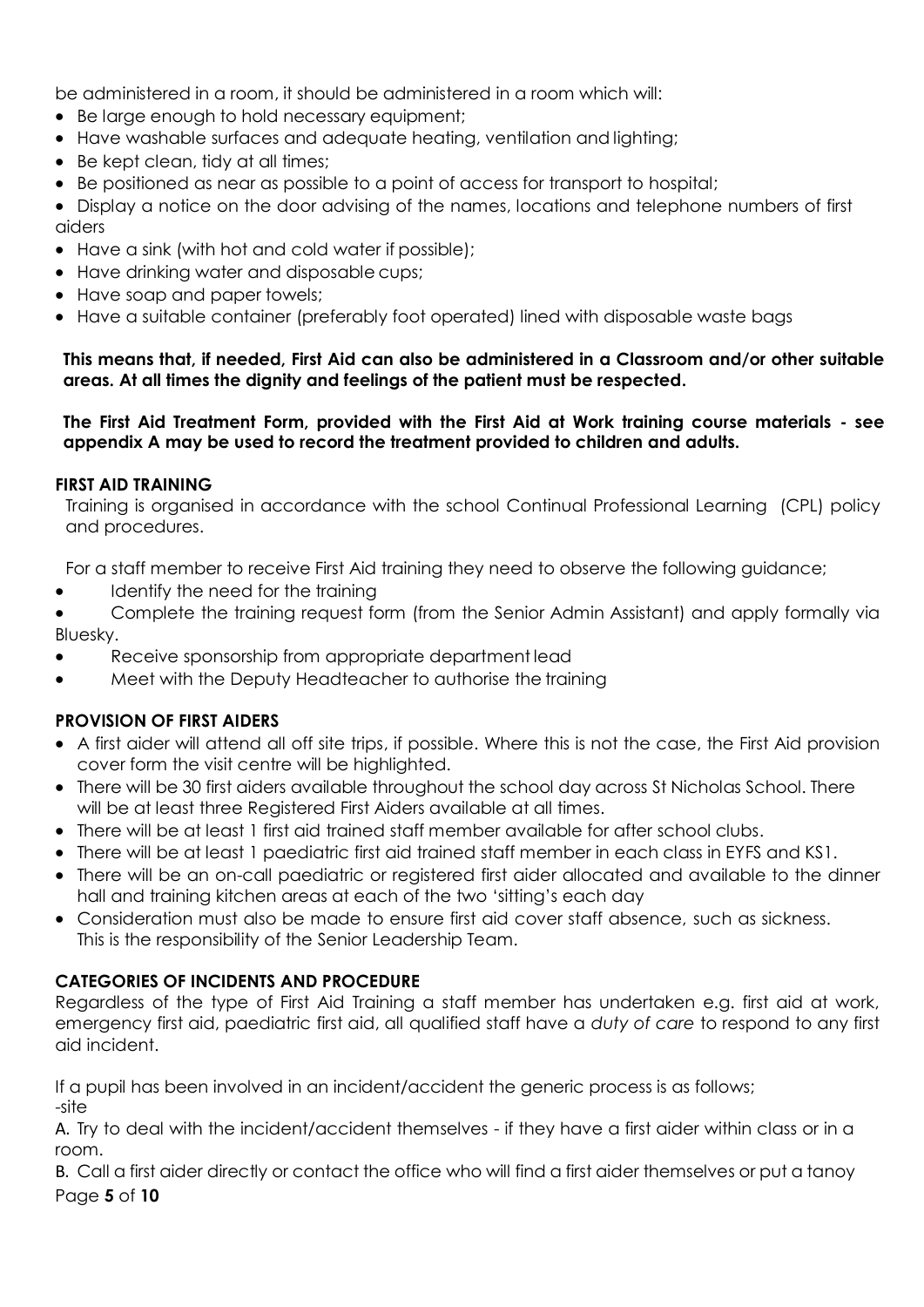announcement for a first aider to attend –

C. The first aider is trained to assess the situation and may be able to deal with the incident or call for back up in the way of the school nurse (if available) and or an ambulance.

D. A member of the senior leadership team and the parents need to be informed if an ambulance is coming on.

E. Once the incident has been remedied staff involved will need to complete the necessary paperwork.

- KCC Accident/Incident form/Body Map/treatment form (optional)/letter to parents if a bump to the head.
- If a phone call or letter to parents has not been completed, a note will be made in the home contact book.

*Accidents to students, staff and visitors are recorded on an accident form in accordance to the Health and Safety Framework section 7.*

# **MINOR ACCIDENTS AND INJURIES**

 No medicines are administered but cuts are cleaned with sterile un- medicated wipes and bandages are applied if deemed appropriate.

 The use of disposable gloves is mandatory at all times. (there are hypoallergenic gloves available)

 All accidents are recorded in the Accident Report Book by the first aider, parents are always contacted by telephone and a note (recording details of the incident/actions taken) is sent home.

# **MINOR CUTS AND BRUISES**

In all cases of injury it is understood that there is at least one adult present

 A first aider should administer first aid if appropriate. If the first aider is not available, any member of staff may *clean* the wound.

The senior staff member on duty will assess each situation on its own merits.

The senior staff member is to ensure that observation of the individual is maintained

 All accidents are recorded in the Accident Report Book by the first aider, parents are always contacted by telephone and a note (recording details of the incident/actions taken) is sent home.

# **SPRAINS/BRUISES**

A first aider should administer first aid if appropriate.

 If the first aider is not available, any member of staff may implement the process of rest, ice, compress and elevate.

 All accidents are recorded in the Accident Report Book by the first aider, parents are always contacted by telephone and a note (recording details of the incident/actions taken) is sent home.

# **MORE SERIOUS ACCIDENTS AND INJURIES**

 If considered safe to do so, the injured party is taken to an environment conducive to administer first aid.

First aid administered where appropriate.

 Parents/carers are immediately informed, particularly if there is a suspicion of broken bones/head or eye injuries.

 The pupil is kept under close observation until parents arrive, with the emphasis on making the child as comfortable and as settled as possible.

Where applicable the senior staff member may instruct a staff member to a take the pupil to the

Page **6** of **10**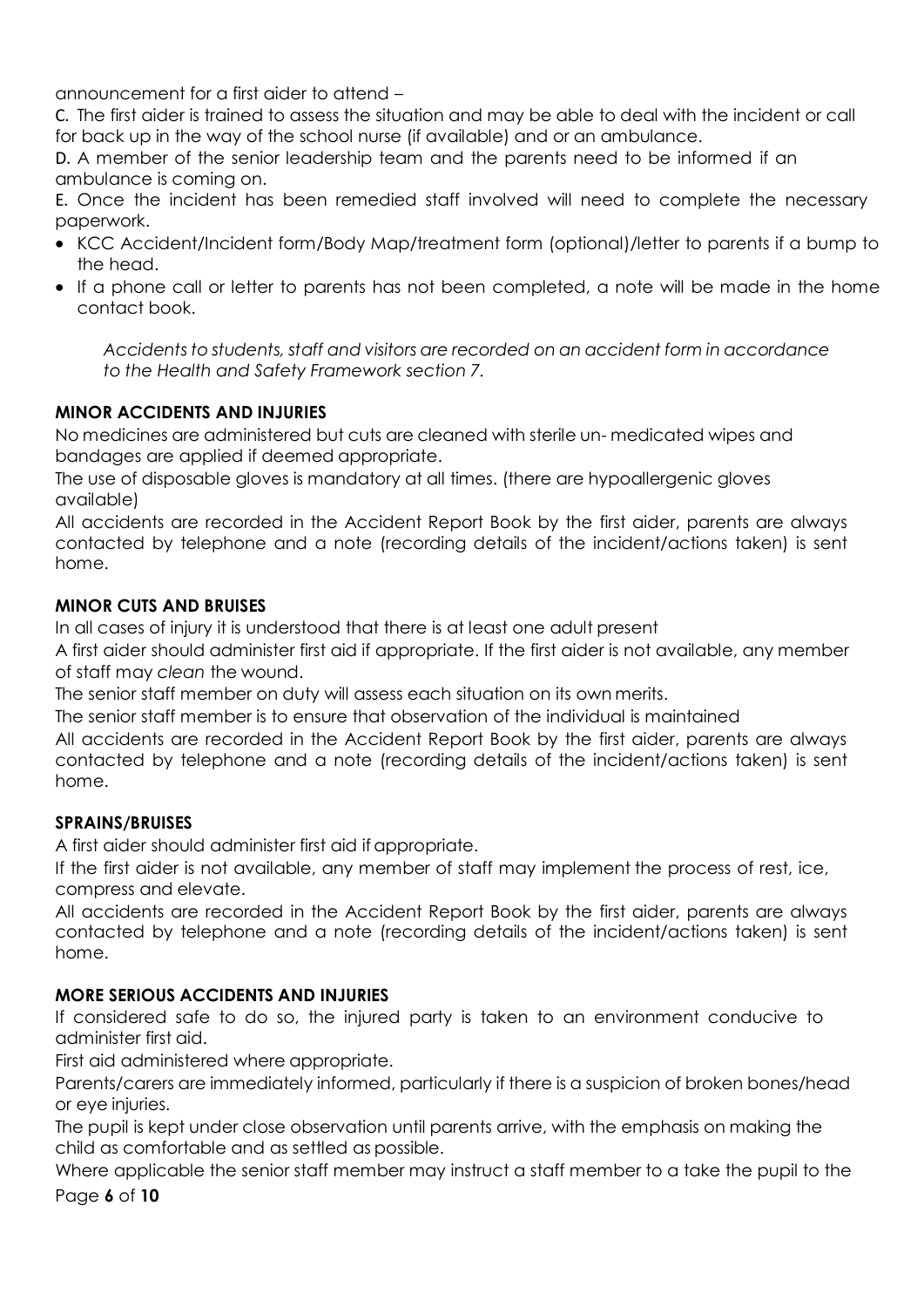walk in centre for additional medical treatment, particularly in the absence of the school nurse.

# **STINGS/BITES**

 First aid to be administered. Check pupils HCP and/or allergy lists to ensure there are no know allergies. Contact parent/carers Medication given if required e.g. antihistamine as per Health Care Plan.

# **FAINTS AND SHOCKS**

A first aider should administer first aid if appropriate.

If the first aider is not available, any member of staff may implement the process of;

- o lie the casualty down,
- o raise legs above the level of the heart (where able),
- o loosen any tight clothing,
- o ensure there is fresh air,
- o Keep crowds away,
- o reassure casualty when they recover, contact parents,
- o the pupil should go home

## **VERY SERIOUS INJURIES**

In the event of a very serious injury;

- Apply First Aid if appropriate
- Call an ambulance (9) 999
- Call a senior school leader
- Call parents/carers

### **SEVERE BLEEDING BURNS/SCALDS UNCONSCIOUSNESS**

- Apply First Aid if appropriate apply pressure stop bleeding
- Call an ambulance
- Call a senior school leader
- Call parents/carers

## **POST INCIDENT PROCESS**

Ensure that parents/Carers/senior leaders arekept informed throughout the process.

 Seek support where required to ensure that as a staff member you have had ample opportunity to reduce your stress, debrief.

Ensure that the appropriate paperwork is completed:

All incidents, injuries, head injuries, ailments and treatment are reported in the accident book, *maintained and reported to KCC by the admin office*.

- The information recorded will include:
- Date, time and place of incident.
- Name and, where relevant, job title of the injured or ill person.
- Details of the injury/illness and what first aid was given.
- What happened to the person immediately afterwards e.g. went home, went back to lessons, went to hospital, etc.
- Name and signature of the first aider or person dealing with the incident.

 Parents are informed of a head injury by letter, the letter outlines the injury and symptoms to look out for Admin team contact parents by phone if they have concerns about the injury. Staff should complete the accident book if they sustain an injury at work.

Page **7** of **10**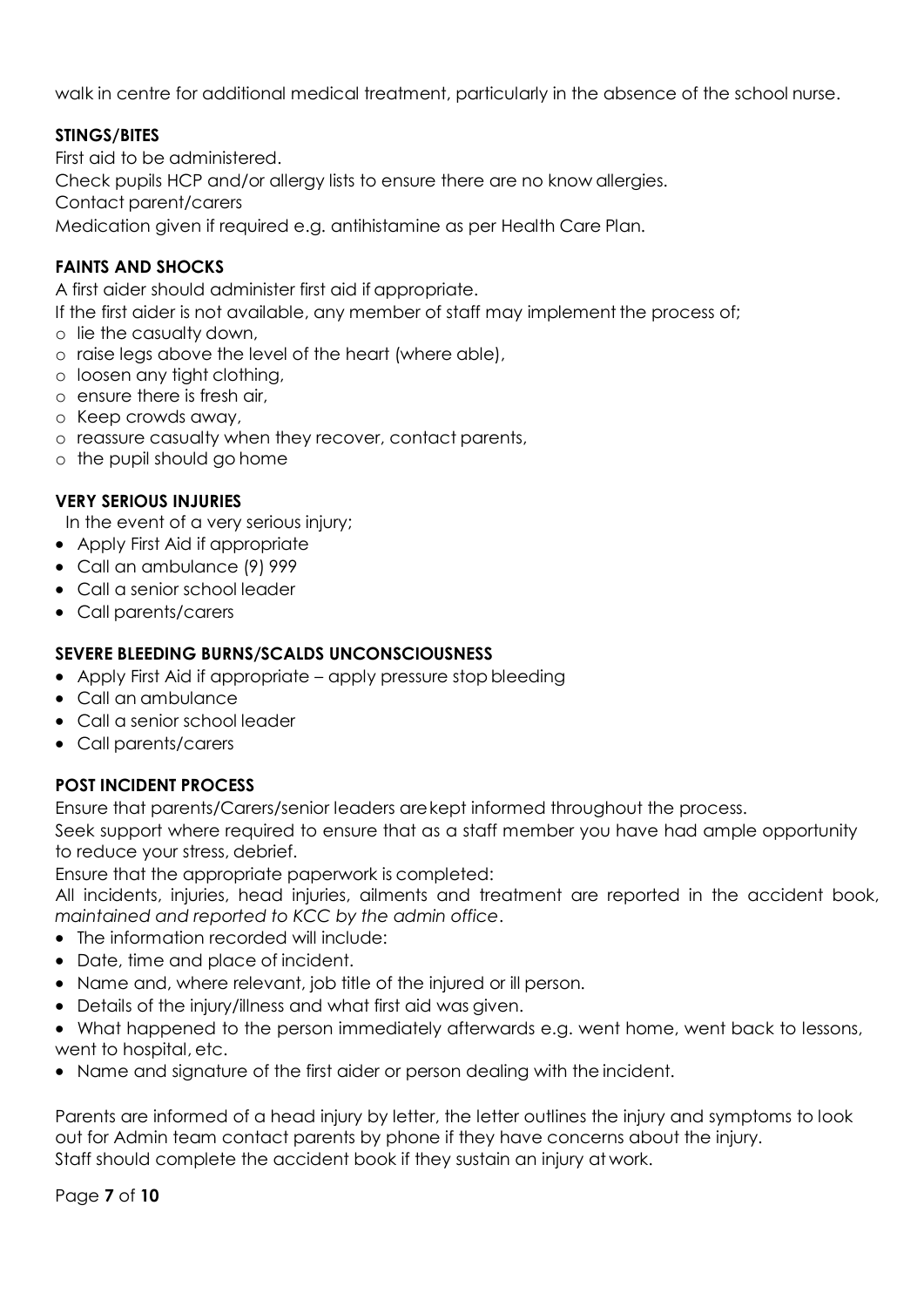An injured member of staff or other supervising adult should not continue to work if there is any possibility that further medical treatment is needed.

The member of staff or other supervising adult concerned should seek medical advice without delay.

### **DUTY TO INFORM STAFF OF FIRST-AID ARRANGEMENTS**

All staff must be informed of the location of first aiders, appointed persons, equipment and facilities.

The school office will ensure that the names of registered First Aiders are displayed in all rooms on the main school site and  $6<sup>th</sup>$  Form Buildings.

### **HEAD LICE**

If head lice are found parents are informed. If parents' consent has been agreed pupils are treated using the "Wet Combing Method". This involves wetting the pupils' hair and applying conditioner, then combing it through with a fine tooth comb.

Staff liaise with the School Nursing Team regarding current N.H.S. advice on the prevention and treatment of head lice.

### **COMMUNICABLE DISEASES**

Communicable diseases e.g. meningitis, food poisoning, are dealt with and when necessary reported following advice gained from the Consultant in Communicable Disease Control (CCDC) at the local health authority.

### **NOTIFIABLE ILLNESSES**

Notifications of infectious diseases (NOIDs) and reportable causative organisms: legal duties of laboratories and medical practitioners.

[https://www.gov.uk/guidance/notifiable-diseases-and-causative-organisms-how-to-](https://www.gov.uk/guidance/notifiable-diseases-and-causative-organisms-how-to-report) [report](https://www.gov.uk/guidance/notifiable-diseases-and-causative-organisms-how-to-report)

Public Health England (PHE) aims to detect possible outbreaks of disease and epidemics as rapidly as possible. Accuracy of diagnosis is secondary, and since 1968 clinical suspicion of a notifiable infection is all that's required.

'Notification of infectious diseases' is the term used to refer to the statutory duties for reporting notifiable diseases in the *[Public Health \(Control of Disease\) Act 1984](http://www.legislation.gov.uk/ukpga/1984/22)* and the *[Health Protection](http://www.legislation.gov.uk/uksi/2010/659/contents/made)  [\(Notification\) Regulations 2010](http://www.legislation.gov.uk/uksi/2010/659/contents/made)*.

You will find more information by following the above link. Or alternatively go to [https://www.gov.uk/guidance/notifiable-diseases-and-causative-organisms-how-to-report#list-of](https://www.gov.uk/guidance/notifiable-diseases-and-causative-organisms-how-to-report#list-of-notifiable-diseases)[notifiable-diseases.](https://www.gov.uk/guidance/notifiable-diseases-and-causative-organisms-how-to-report#list-of-notifiable-diseases)

Advice on infectious diseases and how they should be managed is found at [https://www.gov.uk/government/publications/health-protection-in-schools-and-other-childcare](https://www.gov.uk/government/publications/health-protection-in-schools-and-other-childcare-facilities/chapter-9-managing-specific-infectious-diseases)[facilities/chapter-9-managing-specific-infectious-diseases](https://www.gov.uk/government/publications/health-protection-in-schools-and-other-childcare-facilities/chapter-9-managing-specific-infectious-diseases)

### **HYGIENE PROCEDURES**

The legal definition of clinical waste is given in the Controlled Waste Regulations 1992 as *'Any waste which consists wholly or partly of human or animal tissue, blood or other bodily fluids, excretions, drugs or other pharmaceutical products, swabs or dressings, or syringes, needles or other sharp instruments, being waste which unless rendered safe may prove hazardous to any* 

Page **8** of **10**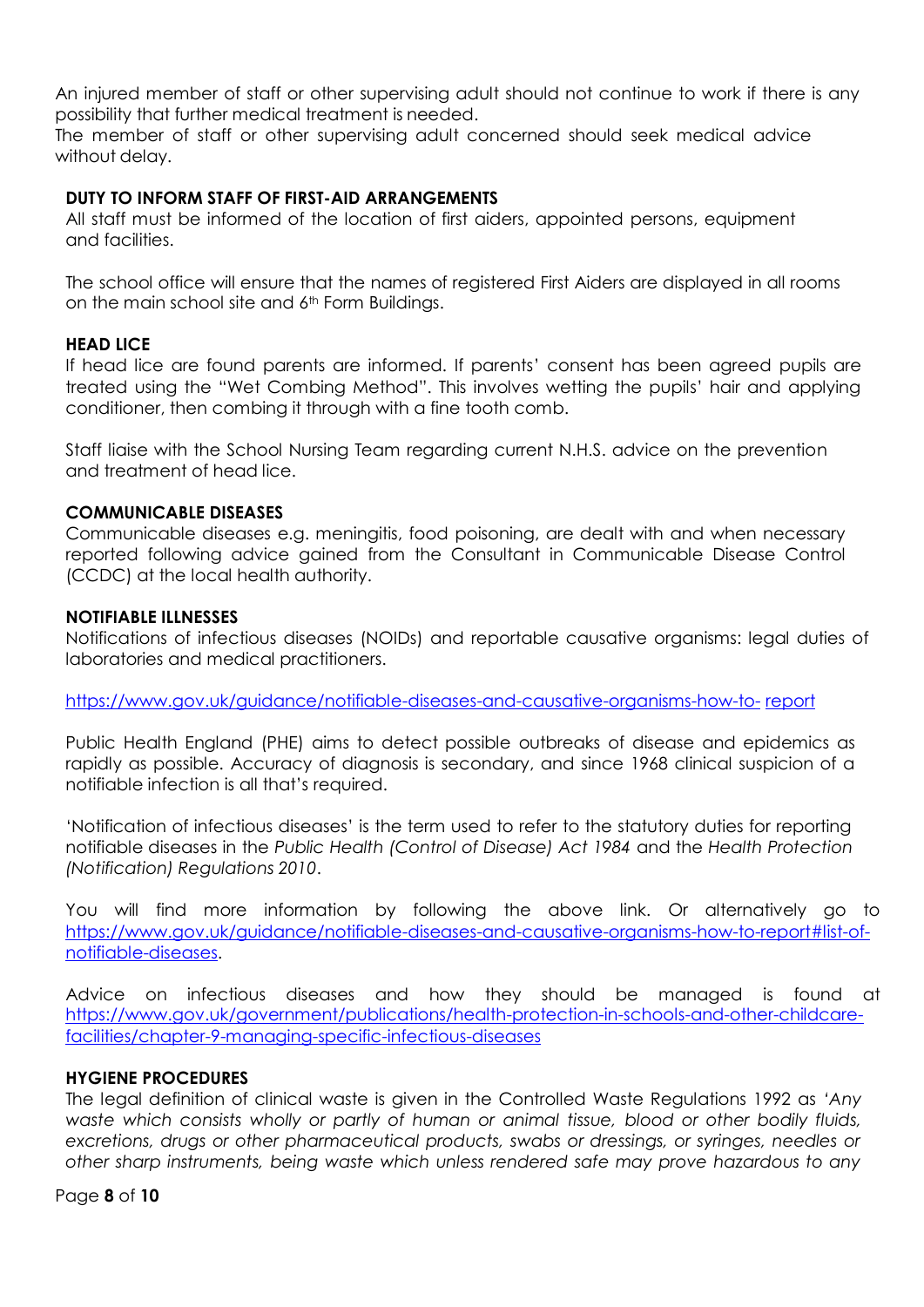*person coming into contact with it; and any other waste arising from medical, nursing, dental, veterinary, pharmaceutical or similar practice, investigation, treatment, care teaching or*  research, or in the collection of practice, investigation, treatment, care, teaching or research, or *in the collection of blood for transfusions, being waste which may cause infection to any person coming into contact with it*

The safe disposal of clinical waste is led by the Site Manager, he will ensure that all First Aiders, staff, Senior Staff are aware of the process. Human Waste will be stored temporarily in Yellow Clinical Waste Bags until the suitable contractor picks them up to be disposed of professionally.

## **TRANSPORT**

The Head of Education and/or the School Nurse will determine the appropriate action to be taken in each case. Where the injury requires urgent medical attention an ambulance will be called and the pupil's parent or carer will be notified, a member of staff (usually the person first on the scene of the accident) will accompany the pupil to the hospital.

If non urgent hospital treatment is required such as a precaution for a bang on the head, a staff member/s will accompany the pupil to the hospital, the pupil's parent/carer will be called for them to take over responsibility at their earliest convenience.

If no contact can be made with parent/guardian or other designated emergency contacts then the Head of Education/School Nurse will organise for staff member/s to transport the pupil to the Hospital they will stay with the pupil and return to school once the pupil has received medical attention.

In the event of a Child in Care the appropriate social worker must be e-mailed regarding the incident.

Where the Head of Education makes arrangements for transporting a pupil then the following points will be adhered to:-

- Only staff cars insured to cover such transportation will be used;
- No individual member of staff will be alone with the pupil in a vehicle;
- A second member of staff will be present to provide supervision of the injured pupil.
- Transport for staff members must be arranged for them to get home.

## **RETURNING TO SCHOOL AFTER ILLNESS**

 Where a pupil has received medical input from their GP and/or Hospital they will receive guidance on what should be required for them to return. The school may have to complete a risk assessment.

 Where a child is absent for diarrhoea and or sickness, we request that they remain off school for 48 hours after the last time they were ill. This is to reduce the opportunity of a bug/virus spreading to our more vulnerable pupils.

# **CONFIDENTIALITY**

 Staff respect pupils' rights for privacy and confidentiality, they are aware of the need to maintain confidentiality regarding students medical needs and medication. Information is only shared when it is felt it is in the best interest of the pupils.

The data protection act must be adhered to at all times.

# **ADMINISTRATION OF MEDICATION**

Page **9** of **10** St Nicholas School First Aid policy is a stand-alone document, for information on the